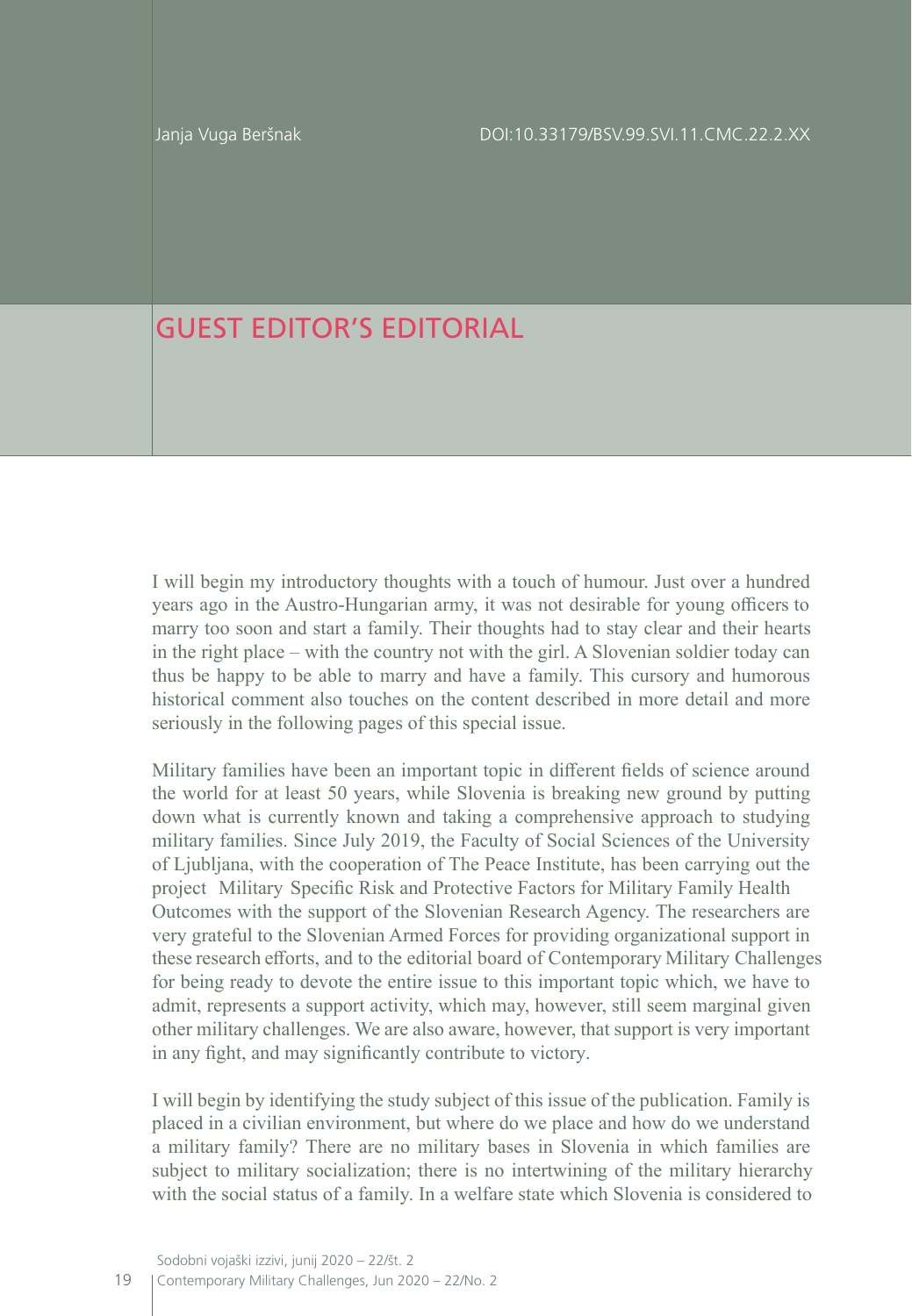be, military families are not offered any special benefits that would set them apart from other families in the civilian environment. In the United States, for example, military families are often physically separated from the civilian environment and subject to military requirements; in Estonia, the term military family is associated with former Soviet officer families; in Sweden, the term is neither known nor used. And in Slovenia?

The Service in the Slovenian Armed Forces Act, adopted in 2007, which significantly contributed to the legalization of comprehensive support for members of the Slovenian Armed Forces, defined military families indirectly by listing those who, in addition to SAF members, are entitled to comprehensive care.

Our research shows that a military family is understood as a family in which at least one family member is employed by the Slovenian Armed Forces. Here, we refer to different forms of military families such as a parent or a child employed by the SAF; a nuclear or a multigenerational family; a family in which both parents are employed by the SAF; or a family in which the military boots are worn by either the father or the mother. A military family is more than the legally defined core family of an SAF member. It is a question of identity and military culture which is passed (or not) on to the immediate or extended family. Likewise, the challenges and problems faced by SAF members are passed on to the family and may lead to mental, emotional and physical health problems, as well as poor interpersonal partner relationships and relationships between parents and children. Different risk factors are also present in the wider society, not just the military, yet the military profession is particularly demanding.

Part of the civil society might argue that people face risks in many different professions in which parents are often away on business trips; moreover, work overload today is very common. A peculiarity of the military profession, however, is that parents are not away on temporary duty for only a few days, but are absent for several months, sometimes repeatedly. The tasks that military parents must perform during their absences are not daily routine obligations, but are often associated with an increased level of threat and the possibility of injury or even death. It is not uncommon for parents to be absent at the time of their child's birth, and perhaps see the children for the first time when they are no longer newborns. Their work overload is not measured by two hours of overtime but by two weeks in the field, mud, cold, wind, heat, and other adverse conditions. Work risk is not defined as the possibility of a work accident, but is a conscious decision of an individual who is prepared to lose their life while performing tasks to achieve the goals of our nation.

At this point, it would be difficult to say that all of the above only affects SAF members. It significantly affects their entire families. Sacrifice, coordination, stress, fear of losing a family member, and a range of other emotions are present in the entire military family, from children and partners to grandparents.